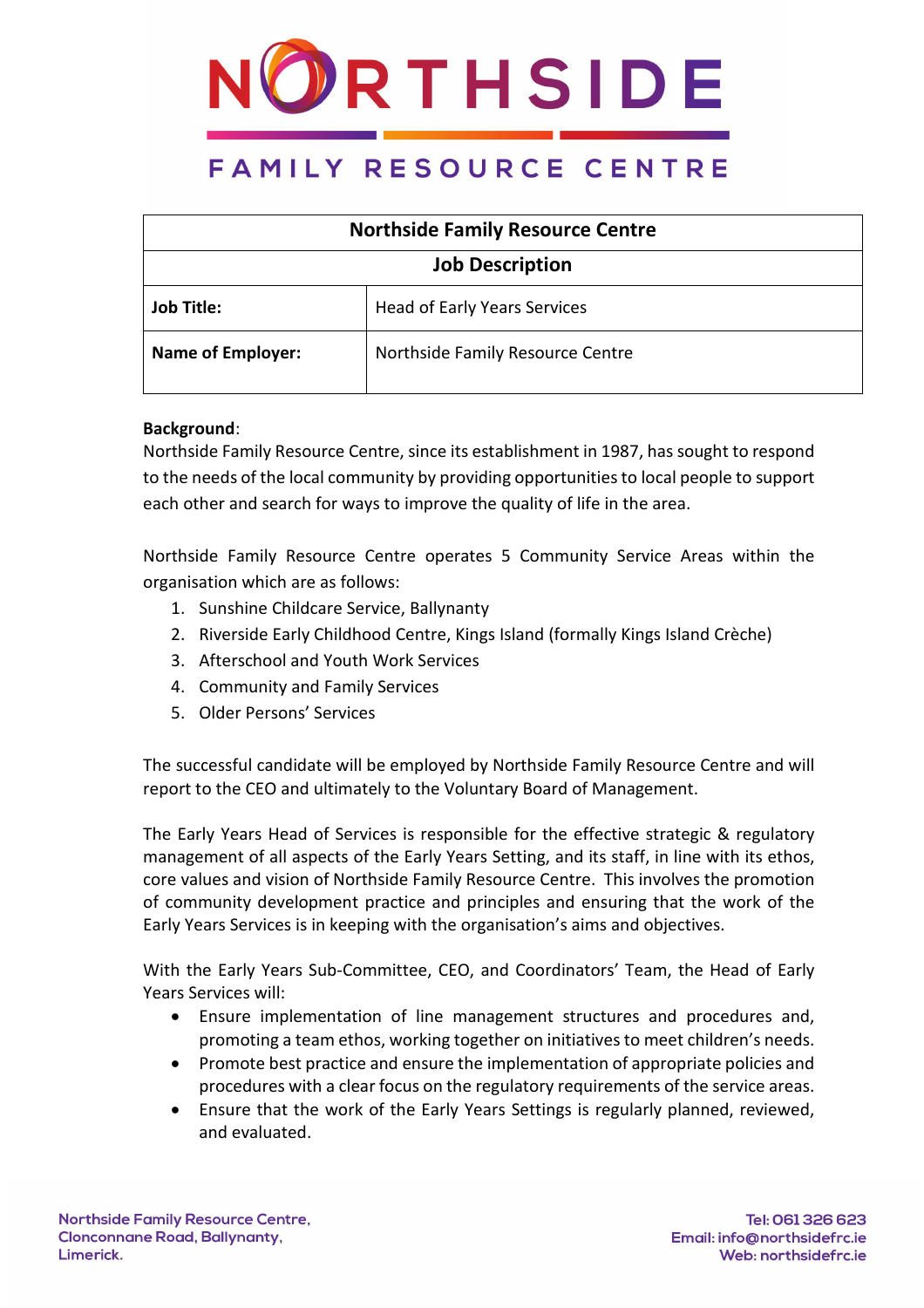

- Facilitate networking at local, regional, and national level, representing Northside Family Resource Centre.
- Plan, review and evaluate the strategic development of the EY Settings and its work.
- Oversee the financial management of the Early Years Settings in collaboration with the Head of Finance and the CEO.
- Liaise with the appropriate statutory and voluntary agencies and facilitate interagency co-operation to address local issues.

In line with the organisational structure, the Early Years Head of Services will support, motivate, and monitor the Early Years Team; Speech & Language Therapists and Play Therapists to ensure the effective operation of the Early Years Settings. Working from the 5 Year Plan, he/she will support the Early Years Managers to:

- Ensure that the needs of all children are met within a framework of planned activity and early learning experiences.
- Ensure high standards of quality assurance in all areas of the early years' curriculum.
- Adhere to the Child Protection Policy of NFRC and ensure any concerns are acted upon immediately and appropriately. Develop services, in addition the early years services, to meet the needs of parents and families attending the EY Setting.
- Keep strictly confidential any personal information relating to the children, their families or members of staff learned as part of the job.
- Represent the Centre during the Tusla, HSE, Department of Education and Pobal inspections and verification processes.

## *General*

- In collaboration with the staff team, CEO and Childcare Sub-Committee update and implement all policies and procedures of the setting.
- Maintain all records relating to the management of the setting.
- Regularly monitor and evaluate practice and the quality of provision.
- Monitor and report on income and expenditure of the Early Years' service. Liaise with the Head of Finance regarding the budget and the income and expenditure for the service.
- Network with appropriate statutory and voluntary agencies including Limerick Childcare Committee & ABC Start Right.
- Additional tasks that may be deemed necessary by the CEO for the effective coordination of the Early Years Settings.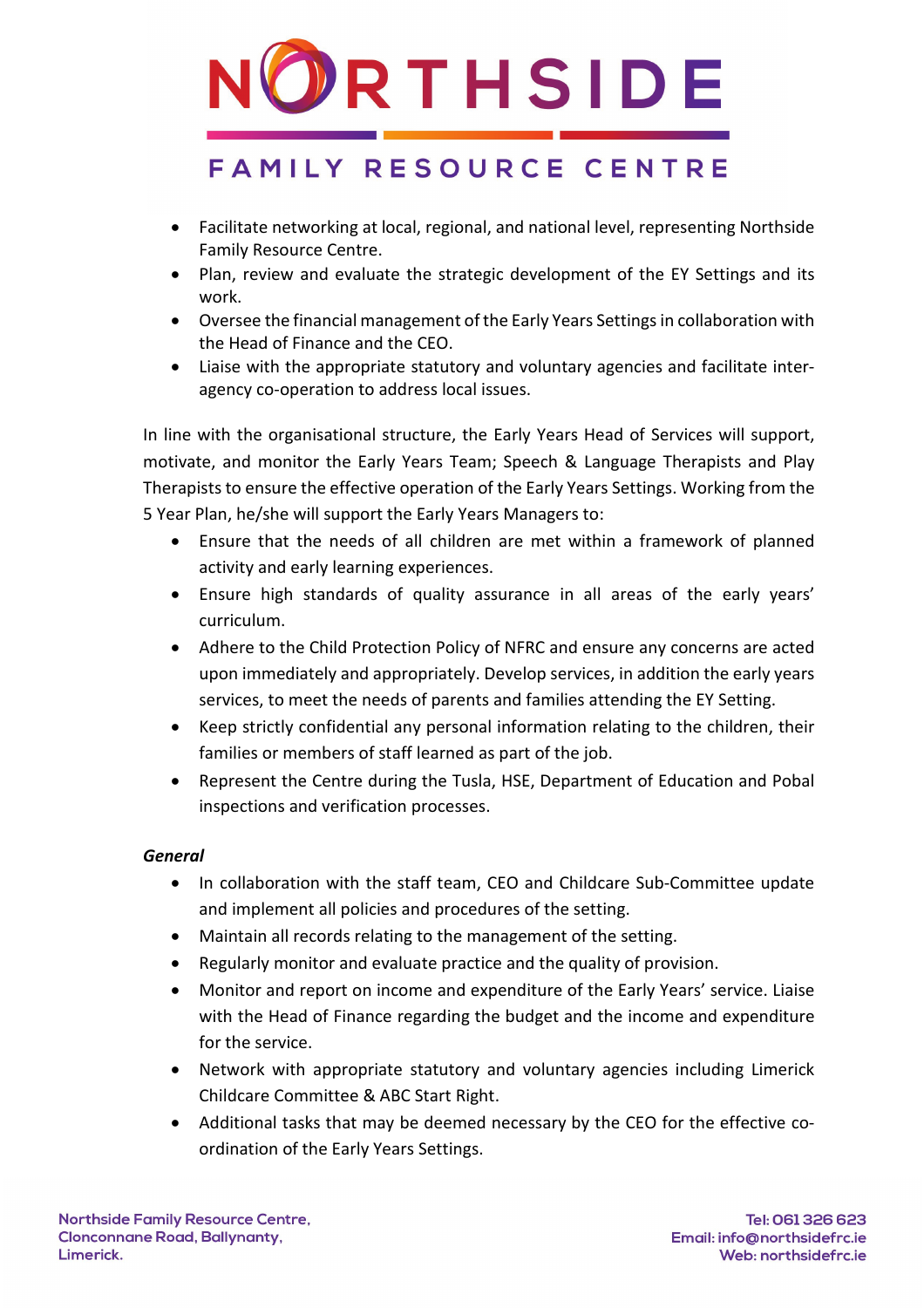

**Northside Family Resource Centre, Clonconnane Road, Ballynanty,** Limerick.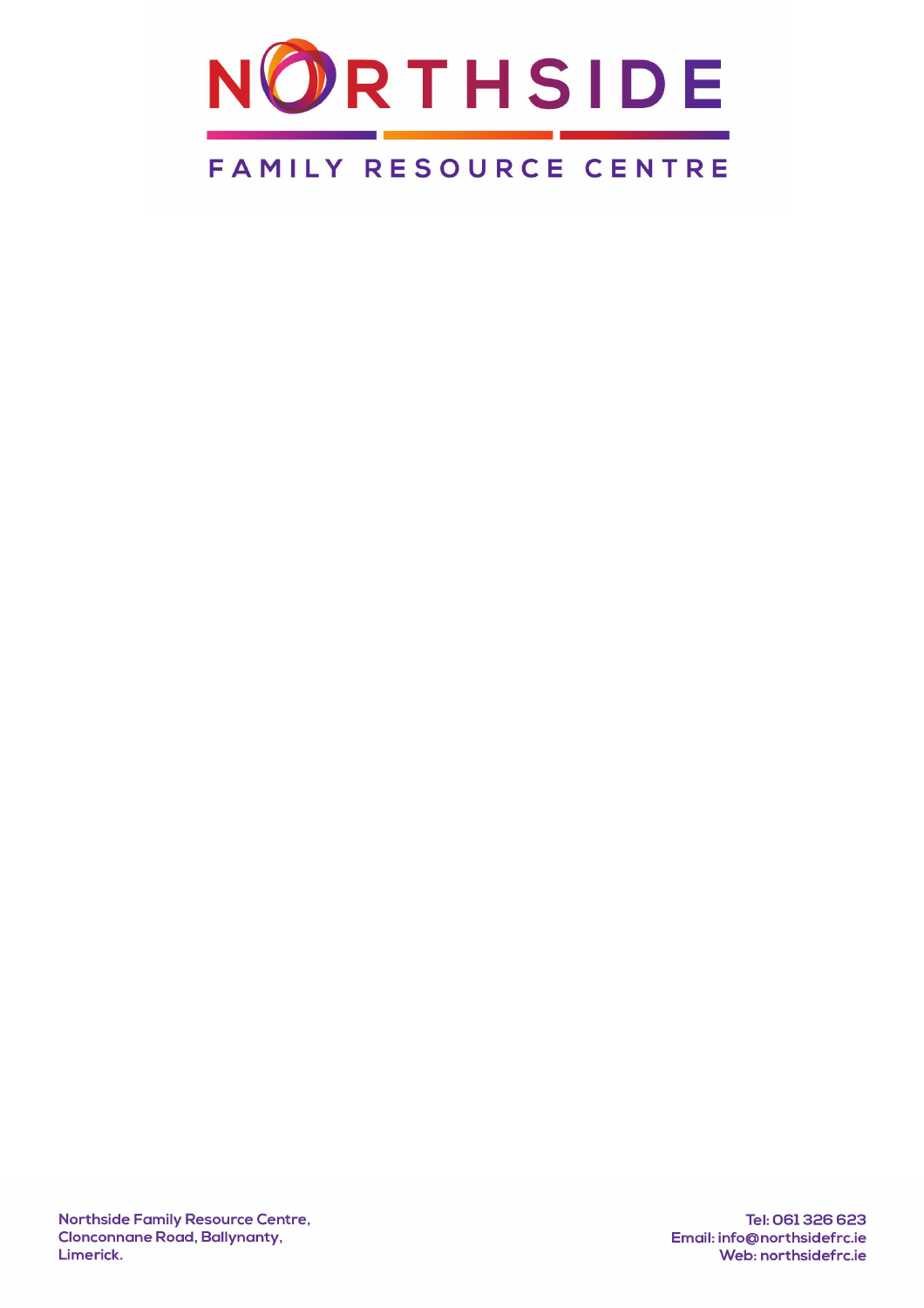

| <b>Northside Family Resource Centre</b>                                                                                                                                                                                                                                                                                                                                                                                                                                                                                                                                                                                                                                                                                                                                                                                                              |                                        |                                                                                                                                                                                                                                                                                                                                                                                                                                                                                                                                                                                                                                                                                                                                                  |  |  |
|------------------------------------------------------------------------------------------------------------------------------------------------------------------------------------------------------------------------------------------------------------------------------------------------------------------------------------------------------------------------------------------------------------------------------------------------------------------------------------------------------------------------------------------------------------------------------------------------------------------------------------------------------------------------------------------------------------------------------------------------------------------------------------------------------------------------------------------------------|----------------------------------------|--------------------------------------------------------------------------------------------------------------------------------------------------------------------------------------------------------------------------------------------------------------------------------------------------------------------------------------------------------------------------------------------------------------------------------------------------------------------------------------------------------------------------------------------------------------------------------------------------------------------------------------------------------------------------------------------------------------------------------------------------|--|--|
| <b>Personal Specification</b>                                                                                                                                                                                                                                                                                                                                                                                                                                                                                                                                                                                                                                                                                                                                                                                                                        |                                        |                                                                                                                                                                                                                                                                                                                                                                                                                                                                                                                                                                                                                                                                                                                                                  |  |  |
| Job Title:                                                                                                                                                                                                                                                                                                                                                                                                                                                                                                                                                                                                                                                                                                                                                                                                                                           | <b>Head of Early Years of Services</b> |                                                                                                                                                                                                                                                                                                                                                                                                                                                                                                                                                                                                                                                                                                                                                  |  |  |
| Name of Employer:                                                                                                                                                                                                                                                                                                                                                                                                                                                                                                                                                                                                                                                                                                                                                                                                                                    |                                        | Northside Family Resource Centre                                                                                                                                                                                                                                                                                                                                                                                                                                                                                                                                                                                                                                                                                                                 |  |  |
| <b>Essential</b><br>A third level qualification at NFQ Level 7<br>in Management; Early Years; Community<br>Development; Social Work or related<br>area.<br>Other industry related qualifications.<br>п<br>Minimum of 5 years' experience of<br>п<br>working in children's services or similar.<br>Knowledge and experience of working<br>п<br>with vulnerable families.<br>Knowledge & understanding of the<br>п<br>regulatory requirements of Early Years<br>Services.<br>At least 5 years' experience of managing<br>п<br>staff.<br>Project management skills - a minimum<br>п<br>of three years' experience of managing a<br>project of similar complexity.<br>A third level qualification at NFQ Level 7<br>п<br>in Early Years; Community Development;<br>Social Work or related area.<br>Financial management skills.<br>п<br>Experience<br>of | identifying<br>funding                 | <b>Desirable</b><br>A third level qualification at NFQ Level 9<br>Management;<br>Early<br>Years;<br>in.<br>Community Development; Social Work<br>or related area.<br>Experience of working with a Voluntary<br>п<br>Board of Directors.<br>Experience of working with multiple<br>Ξ<br>cultures and a variety of target groups.<br>Management Training.<br>$\blacksquare$<br>Experience of representing a project at<br>п<br>regional or national level.<br>A proven track record of liaising and<br>Ξ<br>building relationships with voluntary<br>and statutory agencies.<br>Comprehensive understanding of policy<br>Ξ<br>development in relation to the Early<br>Sector;<br>Poverty; Community<br>Years<br>Development and/or family support. |  |  |
| opportunities and successfully compiling<br>funding applications.<br>Excellent report writing skills.<br>п                                                                                                                                                                                                                                                                                                                                                                                                                                                                                                                                                                                                                                                                                                                                           |                                        |                                                                                                                                                                                                                                                                                                                                                                                                                                                                                                                                                                                                                                                                                                                                                  |  |  |
|                                                                                                                                                                                                                                                                                                                                                                                                                                                                                                                                                                                                                                                                                                                                                                                                                                                      |                                        |                                                                                                                                                                                                                                                                                                                                                                                                                                                                                                                                                                                                                                                                                                                                                  |  |  |
| Strategic planning and evaluation<br>experience.                                                                                                                                                                                                                                                                                                                                                                                                                                                                                                                                                                                                                                                                                                                                                                                                     |                                        |                                                                                                                                                                                                                                                                                                                                                                                                                                                                                                                                                                                                                                                                                                                                                  |  |  |
| Good computer skills.                                                                                                                                                                                                                                                                                                                                                                                                                                                                                                                                                                                                                                                                                                                                                                                                                                |                                        |                                                                                                                                                                                                                                                                                                                                                                                                                                                                                                                                                                                                                                                                                                                                                  |  |  |

**Northside Family Resource Centre, Clonconnane Road, Ballynanty,** Limerick.